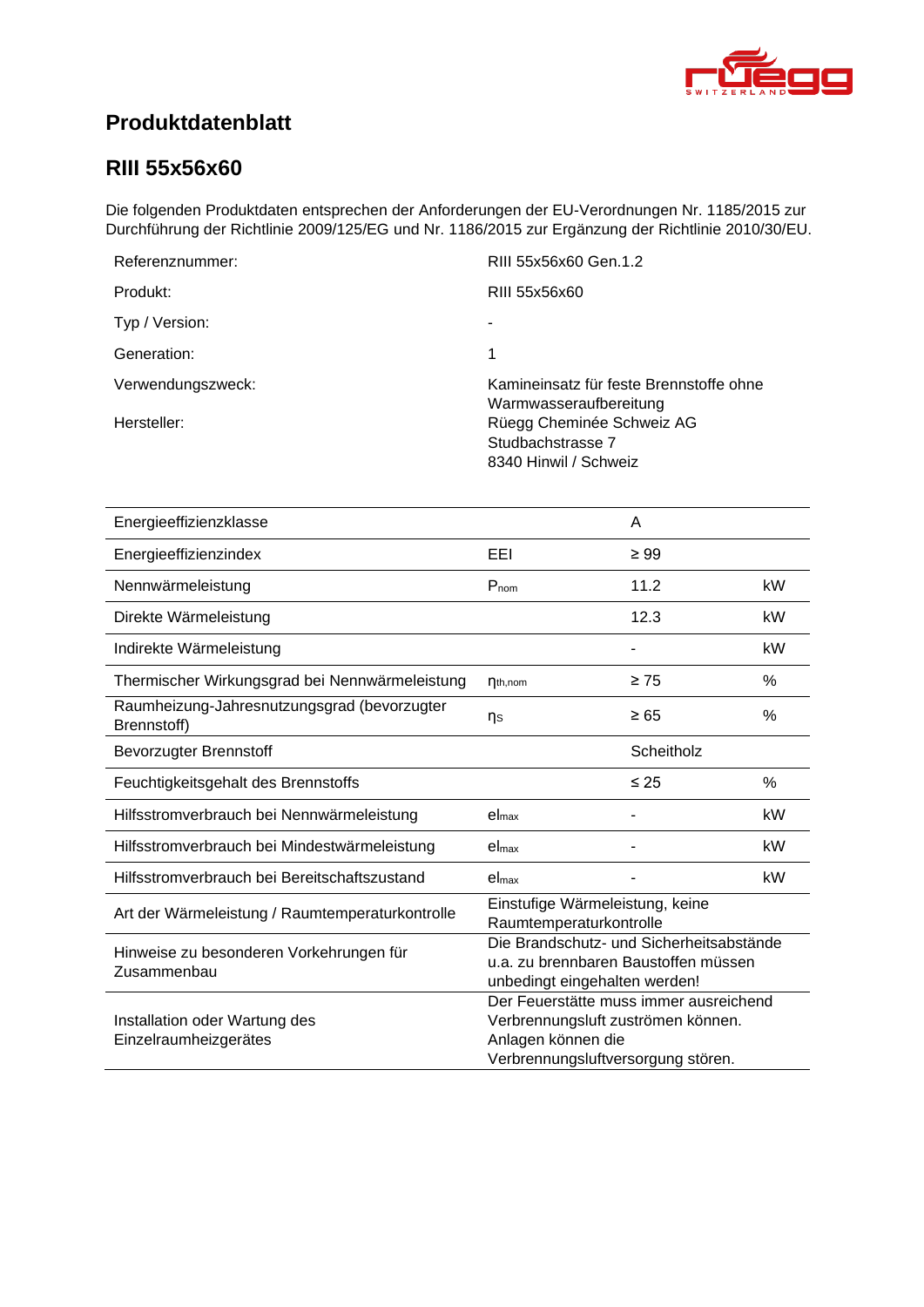

# **Product data sheet**

## **RIII [55x56x60](#page-0-0)**

The following product data comply with the requirements of EU Regulations No. 1185/2015 implementing Directive 2009/125/EC and No. 1186/2015 supplementing Directive 2010/30/EU.

| Identification code: | RIII 55x56x60 Gen.1.2                                     |
|----------------------|-----------------------------------------------------------|
| Product:             | RIII 55x56x60                                             |
| Type / Version:      |                                                           |
| Generation:          | 1                                                         |
| Intended use:        | Insert appliance or open fire without hot water<br>supply |
| Manufacturer:        | Rüegg Cheminée Schweiz AG                                 |
|                      | Studbachstrasse 7                                         |
|                      | 8340 Hinwil / Switzerland                                 |

| Energy efficiency class                                  |                                                                                                                                           | A           |      |
|----------------------------------------------------------|-------------------------------------------------------------------------------------------------------------------------------------------|-------------|------|
| Energy efficiency index                                  | EEI                                                                                                                                       | $\geq 99$   |      |
| Nominal heat output                                      | $P_{nom}$                                                                                                                                 | 11.2        | kW   |
| Direct heat power                                        |                                                                                                                                           | 12.3        | kW   |
| Indirect heat power                                      |                                                                                                                                           |             | kW   |
| Thermal efficiency at nominal heat output                | $\eta_{th,nom}$                                                                                                                           | $\geq 75$   | %    |
| Space heating annual utilization rate (preferred fuel)   | ns                                                                                                                                        | $\geq 65$   | %    |
| Preferred fuel                                           |                                                                                                                                           | Wooden logs |      |
| Fuel moisture content                                    |                                                                                                                                           | $\leq 25$   | $\%$ |
| Auxiliary power consumption at nominal heat output       | el <sub>max</sub>                                                                                                                         |             | kW   |
| Auxiliary power consumption at minimum heat<br>output    | $el_{\text{max}}$                                                                                                                         |             | kW   |
| Auxiliary power consumption in standby mode              | el <sub>max</sub>                                                                                                                         |             | kW   |
| Type of heat output / room temperature control           | Single stage heat output, no room<br>temperature control                                                                                  |             |      |
| Notes on special precautions for assembly                | The fire protection and safety distances to<br>combustible building materials, among<br>others, must be observed without fail!            |             |      |
| Installation or maintenance of the single room<br>heater | Sufficient combustion air must always be<br>able to flow to the fireplace. Installations can<br>interfere with the combustion air supply. |             |      |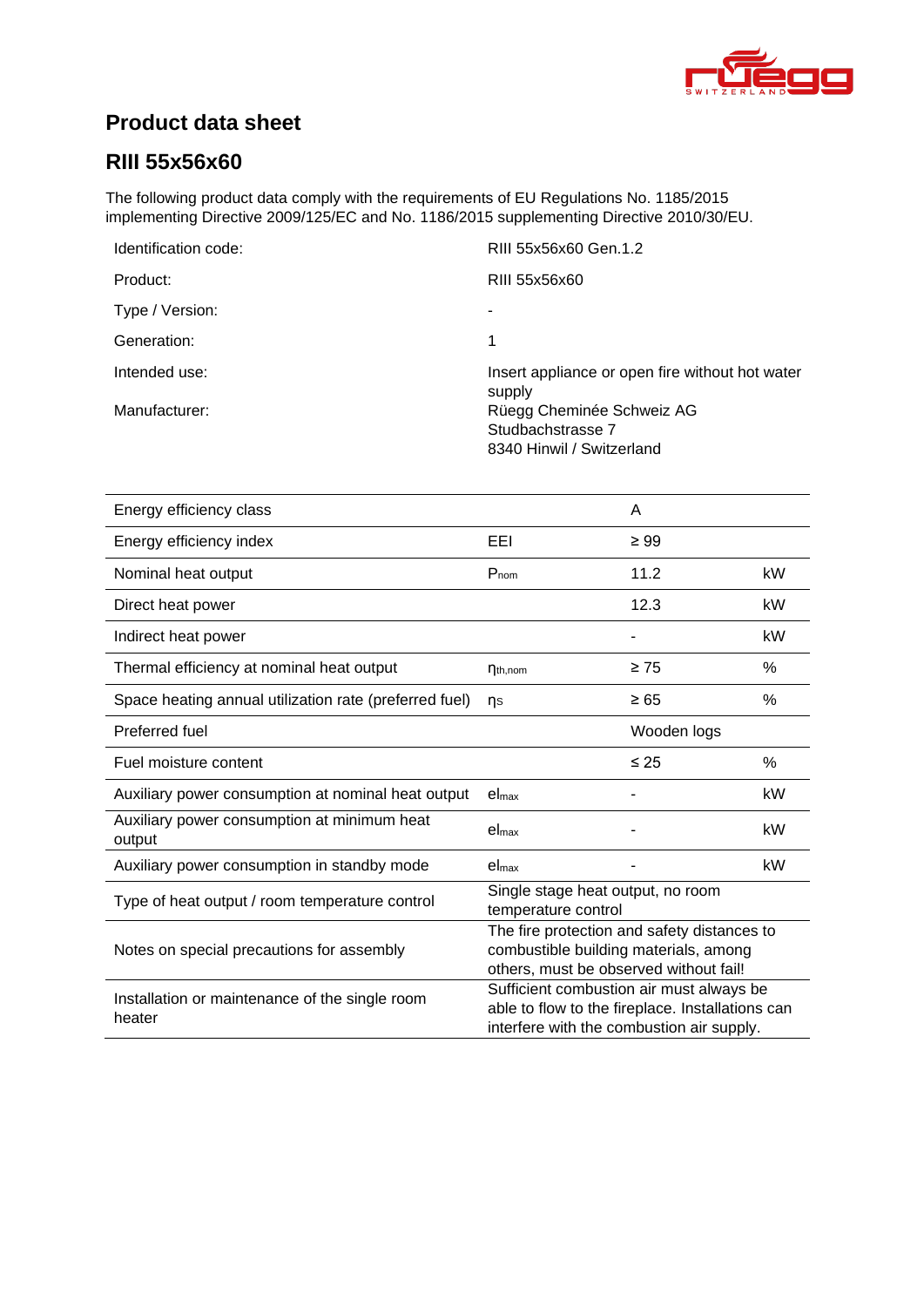

# **Fiche de produit**

### **RIII [55x56x60](#page-0-0)**

Les données suivantes sur les produits sont conformes aux exigences des règlements européens n° 1185/2015 portant application de la directive 2009/125/CE et n° 1186/2015 complétant la directive 2010/30/UE.

| RIII 55x56x60 Gen.1.2                                                                 |
|---------------------------------------------------------------------------------------|
| RIII 55x56x60                                                                         |
| ۰                                                                                     |
| 1                                                                                     |
| Foyer ouvert et inserts à alimentation manuelle<br>pour combustibles minéraux solides |
| Rüegg Cheminée Schweiz AG<br>Studbachstrasse 7<br>8340 Hinwil / Suisse                |
|                                                                                       |

| Classe d'efficacité énergétique                                            |                                                                                                                                                                                        | A              |      |
|----------------------------------------------------------------------------|----------------------------------------------------------------------------------------------------------------------------------------------------------------------------------------|----------------|------|
| Indice d'efficacité énergétique                                            | EEL                                                                                                                                                                                    | $\geq 99$      |      |
| Puissance nominale                                                         | $P_{nom}$                                                                                                                                                                              | 11.2           | kW   |
| Puissance thermique directe                                                |                                                                                                                                                                                        | 12.3           | kW   |
| Puissance thermique indirecte                                              |                                                                                                                                                                                        |                | kW   |
| Rendement thermique à la puissance thermique<br>nominale                   | $\eta_{th,nom}$                                                                                                                                                                        | $\geq 75$      | $\%$ |
| Rendement annuel du chauffage des locaux<br>(combustible préféré)          | ηs                                                                                                                                                                                     | $\geq 65$      | %    |
| Combustible préféré                                                        |                                                                                                                                                                                        | Bûches de bois |      |
| Taux d'humidité du combustible                                             |                                                                                                                                                                                        | $\leq 25$      | $\%$ |
| Consommation de courant auxiliaire à la puissance<br>thermique nominale    | el <sub>max</sub>                                                                                                                                                                      |                | kW   |
| Consommation de courant auxiliaire à la puissance<br>thermique minimale    | $el_{max}$                                                                                                                                                                             |                | kW   |
| Consommation de courant auxiliaire en état de<br>veille                    | el <sub>max</sub>                                                                                                                                                                      |                | kW   |
| Type de puissance thermique / contrôle de la<br>température ambiante       | Puissance thermique à un niveau, pas de<br>contrôle de la température ambiante                                                                                                         |                |      |
| Remarques sur les précautions particulières à<br>prendre pour l'assemblage | Les distances de sécurité et de protection<br>contre les incendies, entre autres par rapport<br>aux matériaux de construction inflammables,<br>doivent impérativement être respectées! |                |      |
| Installation ou entretien de l'appareil de chauffage<br>individuel         | Le foyer doit toujours pouvoir bénéficier d'un<br>flux d'air de combustion suffisant. Les<br>installations peuvent perturber l'alimentation<br>en air de combustion.                   |                |      |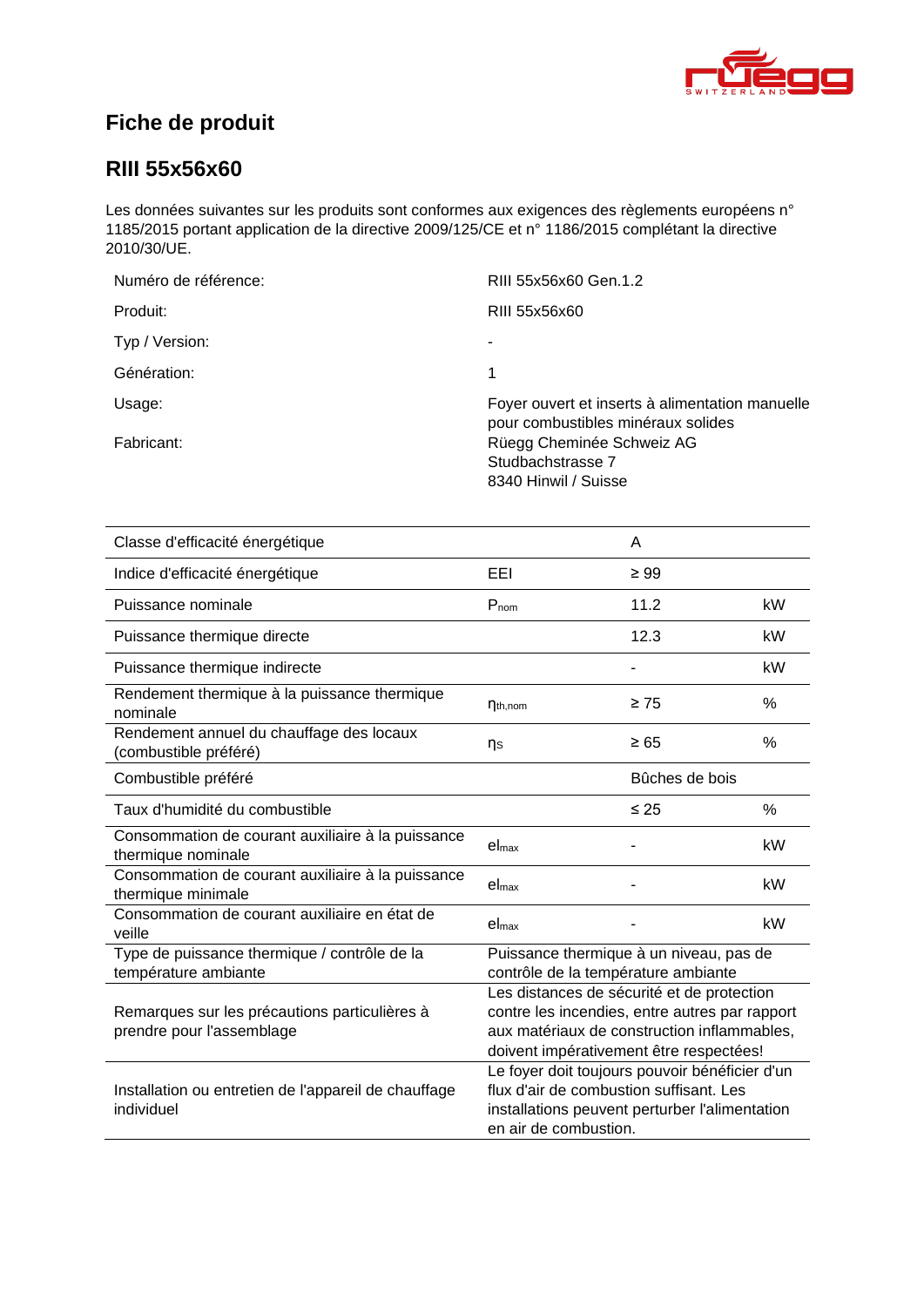

# **Productgegevensblad**

## **RIII [55x56x60](#page-0-0)**

De volgende productgegevens voldoen aan de eisen van EU-verordeningen nr. 1185/2015 tot uitvoering van Richtlijn 2009/125/EG en nr. 1186/2015 tot aanvulling van Richtlijn 2010/30/EU.

| RIII 55x56x60 Gen.1.2                                                       |
|-----------------------------------------------------------------------------|
| RIII 55x56x60                                                               |
|                                                                             |
|                                                                             |
| Inbouwhaard voor vaste brandstoffen zonder<br>bereiding van warm water      |
| Rüegg Cheminée Schweiz AG<br>Studbachstrasse 7<br>8340 Hinwil / Zwitserland |
|                                                                             |

| Energie-efficiëntieklasse                                          |                                                                                                                                                  | A         |               |
|--------------------------------------------------------------------|--------------------------------------------------------------------------------------------------------------------------------------------------|-----------|---------------|
| Energie-efficiëntie-index                                          | EEI                                                                                                                                              | $\geq 99$ |               |
| Nominale warmteafgifte                                             | $P_{nom}$                                                                                                                                        | 11.2      | kW            |
| Directe warmteafgifte                                              |                                                                                                                                                  | 12.3      | kW            |
| Indirecte warmteafgifte                                            |                                                                                                                                                  |           | kW            |
| Thermisch rendement bij nominaal<br>verwarmingsvermogen            | $\eta_{th,nom}$                                                                                                                                  | $\geq 75$ | $\frac{0}{0}$ |
| Jaarlijks rendement ruimteverwarming<br>(voorkeursbrandstof)       | ηs                                                                                                                                               | $\geq 65$ | $\%$          |
| Voorkeur voor brandstof                                            | Gekloofd brandhout                                                                                                                               |           |               |
| Vochtgehalte van de brandstof                                      |                                                                                                                                                  | $\leq 25$ | $\%$          |
| Hulpstroomverbruik bij nominale warmteafgifte                      | el <sub>max</sub>                                                                                                                                |           | kW            |
| Hulpstroomverbruik bij minimale warmteafgifte                      | el <sub>max</sub>                                                                                                                                |           | kW            |
| Hulpstroomverbruik bij stand-by                                    | el <sub>max</sub>                                                                                                                                |           | kW            |
| Type warmteafgifte / ruimtetemperatuurregeling                     | Eentraps warmteafgifte, geen<br>ruimtetemperatuurregeling                                                                                        |           |               |
| Opmerkingen over bijzondere<br>voorzorgsmaatregelen bij de montage | De brandbeveiliging en veiligheidsafstanden<br>tot o.a. brandbare bouwmaterialen moeten<br>absoluut in acht worden genomen!                      |           |               |
| Installatie of onderhoud van de<br>eenkamerverwarming              | Er moet altijd voldoende verbrandingslucht<br>naar de haard kunnen stromen. Installaties<br>kunnen de toevoer van verbrandingslucht<br>hinderen. |           |               |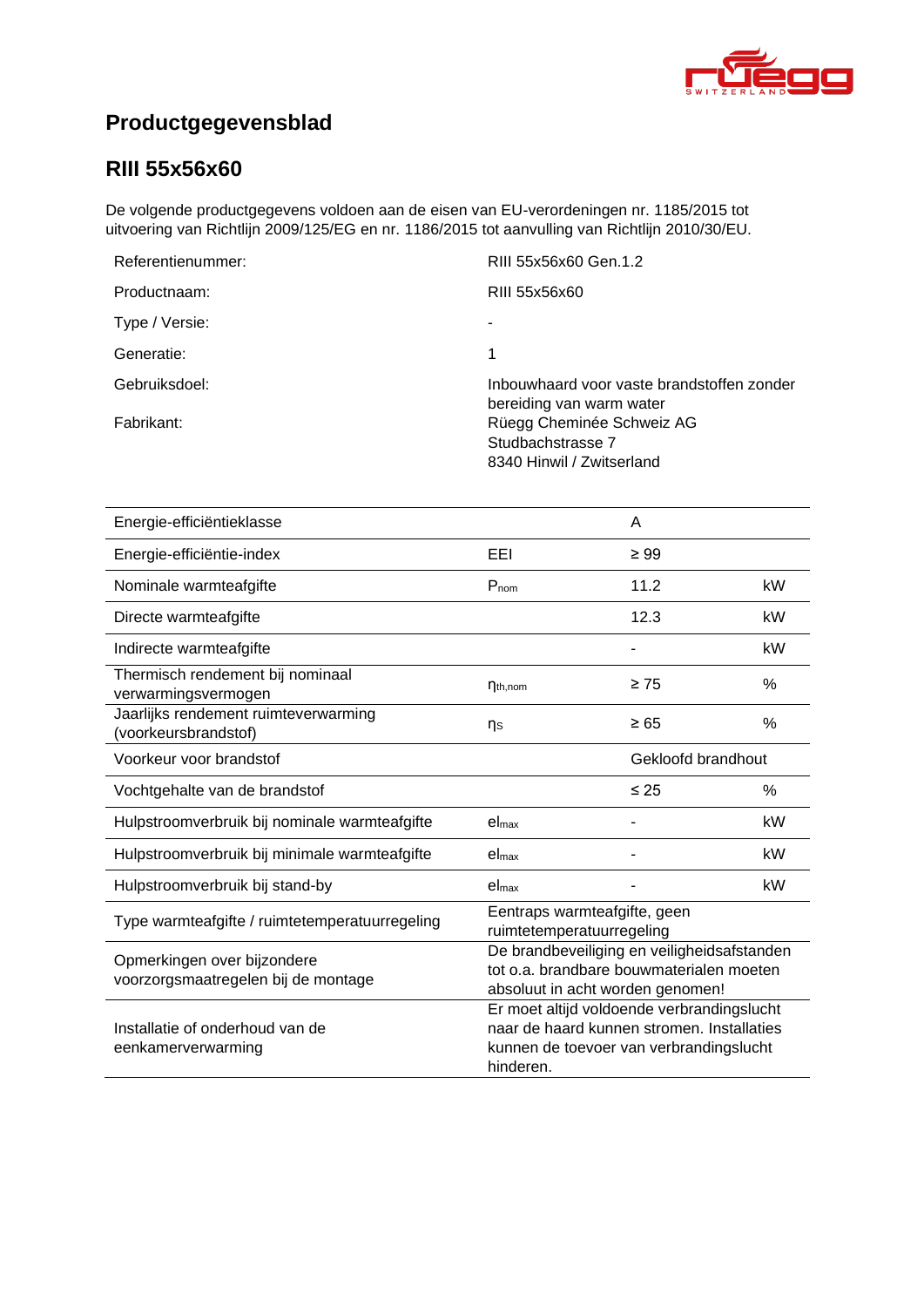

# **Scheda tecnica del prodotto**

### **RIII [55x56x60](#page-0-0)**

I seguenti dati del prodotto sono conformi ai requisiti dei regolamenti UE n. 1185/2015 che attuano la direttiva 2009/125/CE e n. 1186/2015 che integrano la direttiva 2010/30/UE.

| Numero di riferimento: | RIII 55x56x60 Gen.1.2                                                                 |
|------------------------|---------------------------------------------------------------------------------------|
| Prodotto:              | RIII 55x56x60                                                                         |
| Tipo / Versione:       |                                                                                       |
| Genere:                | 1                                                                                     |
| Utilizzo:              | Focolare aperto e chiuso con alimentazione<br>manuale di combustibile minerale solido |
| Produttore:            | Rüegg Cheminée Schweiz AG<br>Studbachstrasse 7<br>8340 Hinwil / Svizzera              |

| Classe di efficienza energetica                                                |                                                                                                                                                                              | A                |      |
|--------------------------------------------------------------------------------|------------------------------------------------------------------------------------------------------------------------------------------------------------------------------|------------------|------|
| Indice di efficienza energetica                                                | EEI                                                                                                                                                                          | $\geq 99$        |      |
| Potenza termica nominale                                                       | $P_{nom}$                                                                                                                                                                    | 11.2             | kW   |
| Uscita di calore diretto                                                       |                                                                                                                                                                              | 12.3             | kW   |
| Potenza termica indiretta                                                      |                                                                                                                                                                              |                  | kW   |
| Efficienza termica alla potenza termica nominale                               | $\eta_{th,nom}$                                                                                                                                                              | $\geq 75$        | %    |
| Efficienza annuale del riscaldamento degli ambienti<br>combustibile preferito) | ηs                                                                                                                                                                           | $\geq 65$        | %    |
| Carburante preferito                                                           |                                                                                                                                                                              | Legna in ciocchi |      |
| Contenuto di umidità del combustibile                                          |                                                                                                                                                                              | $\leq 25$        | $\%$ |
| Consumo di energia ausiliaria alla potenza termica<br>nominale                 | el <sub>max</sub>                                                                                                                                                            |                  | kW   |
| Consumo di energia ausiliaria alla potenza termica<br>minima                   | $el_{max}$                                                                                                                                                                   |                  | kW   |
| Consumo di energia ausiliaria in standby                                       | el <sub>max</sub>                                                                                                                                                            |                  | kW   |
| Tipo di uscita di calore / controllo della temperatura<br>ambiente             | Uscita di calore a uno stadio, nessun<br>controllo della temperatura ambiente                                                                                                |                  |      |
| Note sulle precauzioni speciali per il montaggio                               | La protezione antincendio e le distanze di<br>sicurezza dai materiali da costruzione<br>combustibili, tra l'altro, devono essere<br>rispettate a tutti i costi!              |                  |      |
| Installazione o manutenzione del riscaldatore<br>singolo                       | Una quantità sufficiente di aria di<br>combustione deve sempre poter affluire al<br>camino. Le installazioni possono interferire<br>con la fornitura di aria di combustione. |                  |      |